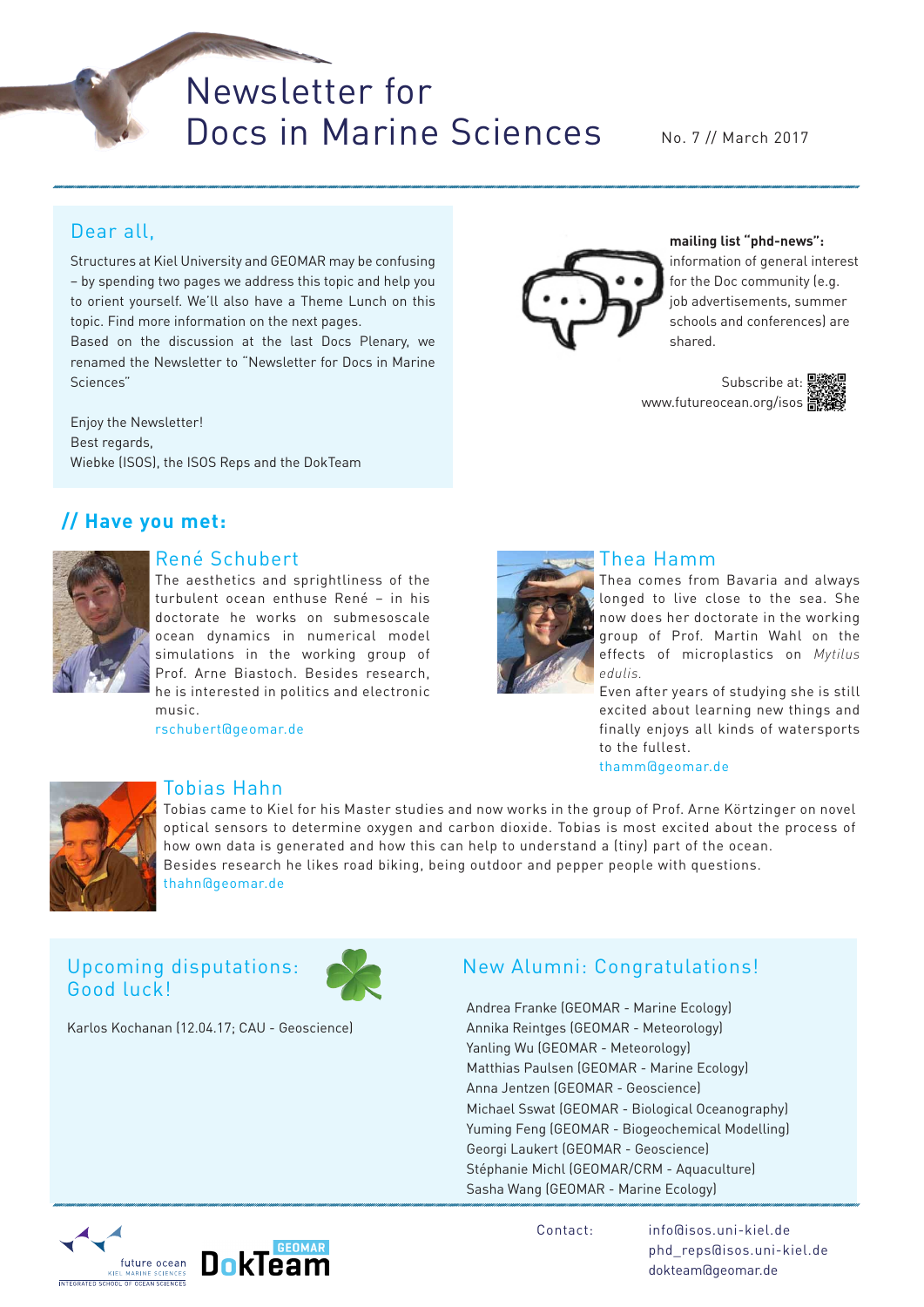#### Orient Yourself Structures for doctoral candidates in marine sciences in Kiel

- **ISOS:** Your one-stop-shop for all questions and consultation during your doctorate in marine sciences contact us directly if you have any questions.
- **ISOS Advisory Committee Meetings:** Your platform to address and discuss with your supervisors the progress of your thesis and issues you may have; ISOS also offers to participate in these meetings if invited.
- Persons of trust/Ombudspeople: Even with the best of intentions, conflicts may arise. The Omudspeople can offer external advise or mediation in conflict situations with your supervisors. Further, they can give advice on Good Scientific Practice. At the Graduate Center (Kiel University) and GEOMAR people are elected for this duty.
- **Graduate Center** at Kiel University: Here you get supplementary support when it comes to general questions concerning the doctorate at Kiel University, travel money or financial support. If you will obtain your degree at Kiel University you are eligible to register. Find more information on the next page
- Faculty: They help you with questions concerning the rules you need to follow for obtaining your degree. You should register yourself here at the start of your doctorate.
- International Center at Kiel University: Support for international doctoral candidates with e.g. insurances, housing, visa, etc.



Full graph with links at https://goo.gl/Mh3z4n

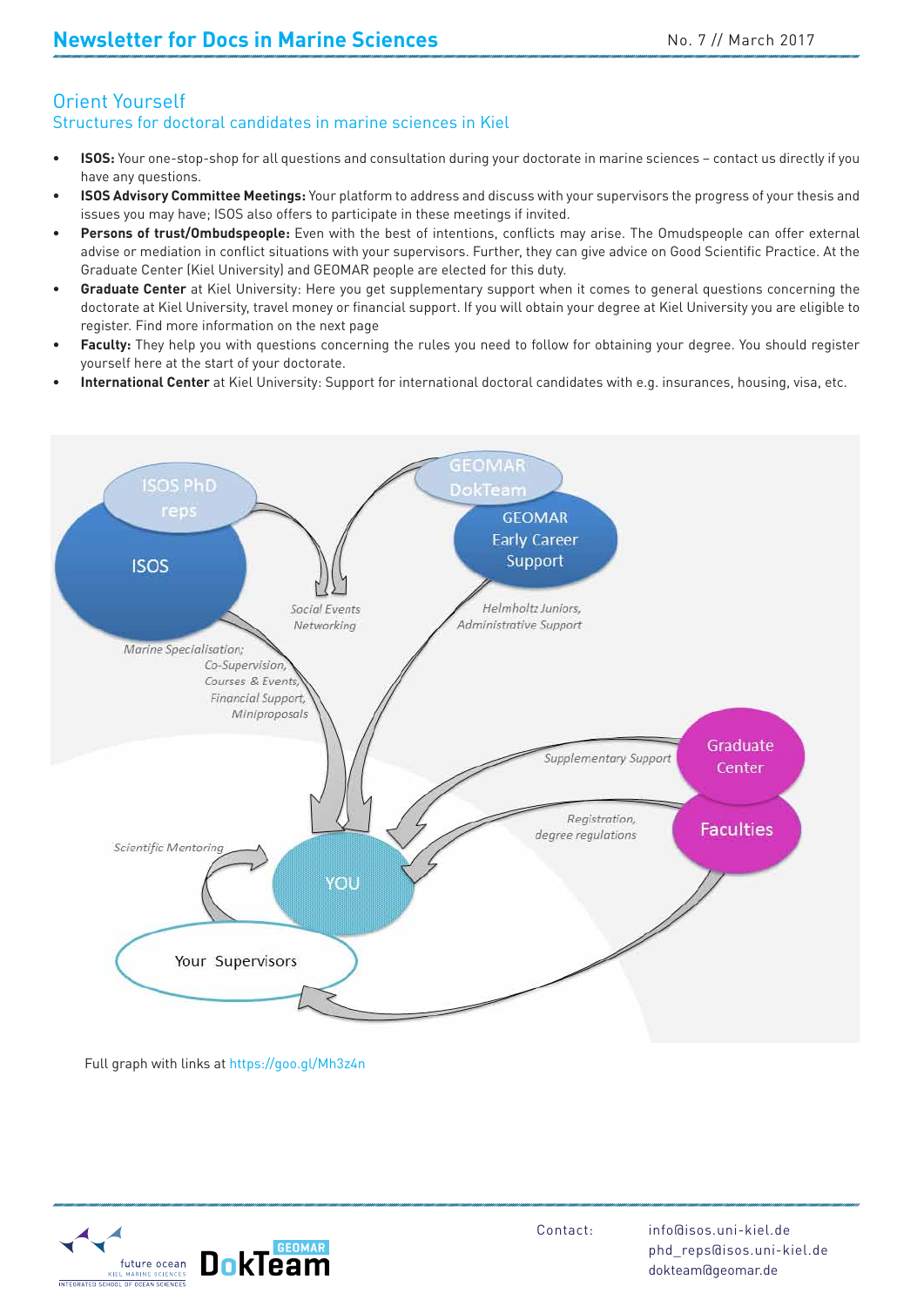## Spotlight on the CAU Graduate Center Support

*Dr. Sabine Milde, Head of Graduate Center, Kiel University contact: smilde@gz.uni-kiel.de*

Kiel University supports the qualification of all its doctoral candidates through the Graduate Center (GC). This support is available to every doctoral researcher at Kiel University: members of a doctoral program like ISOS or without the frame of a program, funded by an institute, third parties, companies, by scholarships or selffunded, etc. The Graduate Center was set up by the University Board in 2010 to complement the assistance and qualification measures you receive from your supervisors and institutes, but also those from your program. Our offers are

- information about the doctorate
- co-financing for travelling expenses, further training or self-organized workshops
- consulting about funding
- interdisciplinary qualification & transferable skills trainings
- support for networking with other doctoral candidates
- helpful tips concerning specific questions.

To make use of the offers of the GC, you will need to register through our website on which you will also find lots of information for your doctoral studies.

lots<br>t are<br>f the At the Doctoral Candidates' General Assembly, doctoral candidates at Kiel University elect representatives that are full voting members of the advisory board and bring your voices and suggestions into the strategic planning of the Graduate Center. To be elected to the group, contact the representative team at info@dokt-vertretung.uni-kiel.de

Next date for the Doctoral Candidates' General Assembly: 20 April 2017, 17:30 h, room 105 at Leibnizstr. 1

## Help - and where to find it

*Lisa Samrock on behalf of the GEOMAR DokTeam contact: dokteam@geomar.de*

Working on our research projects can be fun and rewarding – but is also very challenging and energy-sapping. Sometimes, one has the feeling that help is urgently needed. But do you know where to ask for help?

erent<br>and<br>and The DokTeam represents YOU at GEOMAR and organises **monthly regular's tables**: People from different departments and institutes get the chance to meet and have fun together but also to exchange experiences and discuss problems. The next one will be: Club68 (Ringstraße 68), 28 March, 18:30h.

Despite that, we are in contact with different committees and the directorate of GEOMAR, where we bring in the voice of us docs. We are closely linked with ISOS, and even with docs from other Helmholtz Centres.

Contact us via **dokteam@geomar.de**; if we cannot help you directly, at least we know who can.

# Theme Lunch "Orient yourself - Support Structures"

If you have more questions on this topic join us for the next 'Theme Lunches'. Together with the DokTeam the following dates are offered:

**31 March, 12-13h**, venue: GEOMAR Westshore, small conference room **04 April, 12-13h**, venue: ISOS, Leibnizstr. 3, room 15a

**07 April, 12-13h**, venue: GEOMAR Eastshore

If you are interested, come to the date which suites you best and bring your own lunch with you.

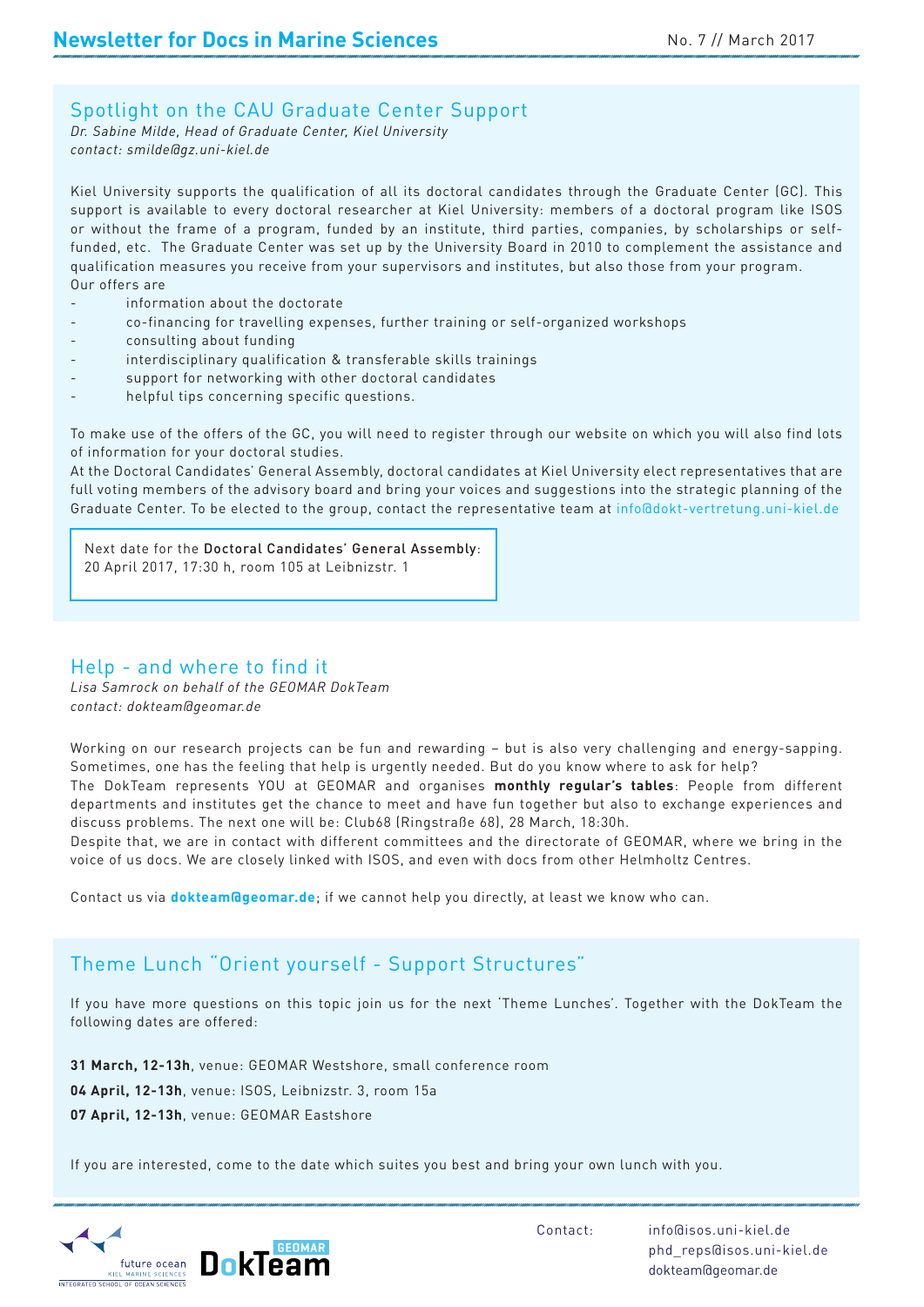# **// Doc activities**

## Lessons learned in the Wadden Sea – Visiting Sylt with a school class

*contact: Rahel Maren Borrmann, doctoral researcher (borrmann@ftz-west.uni-kiel.de)* 

*In January, Rahel spend several days with a school class at Alfred-Wegener-Institute, Sylt. During her stay, she gave insights into the ecology of seabirds and into the daily life of scientists.* 



Winter at the North Sea usually is very grey and very cold, and definitely not the time to go on an excursion to Sylt. Nevertheless, 17 pupils in 11th grade at the

Comprehensive School in Kiel-Friedrichsort took the challenge and were rewarded right away as they arrived on a Monday. It was cold but sunny, and we enjoyed the afternoon during a walk in the tidal flat. The pupils had learned earlier about the ecosystem of the Wadden Sea from Karsten Reise, professor emeritus at the Alfred-Wegener-Institute (AWI) in List. Now everybody was enthusiastically collecting specimens for further analysis in the laboratory: star fish and worms, mussels and snails, large algae and water samples for plankton identification.

On the second day, I presented and discussed first results of my doctorate work with the class. By adding details of seabird ecology and related research questions to the programme, I tried to give an insight into the daily life of scientists. After my presentation, four of the pupils and I observed some gulls in the harbour of List. First, there seemed to be a very low density of gulls, and those sitting on the roofs turned out to be very inactive. The pupils had the task to study the behaviour of the animals and distinguish different activities for a period of twenty minutes. Their perseverance in taking up this challenge was impressive, and the task was a good example that in

ecology small details often matter and work might be unspectacular sometimes.

What a difference the next day! We took a cruise on the research vessel Mya II from AWI in order to collect more study material in greater water depths. The weather now was very grey and very cold, but revealing the secrets of the usually well-hidden benthos community was an appropriate compensation. The pupils could add even more species to their collection; amongst others we found hermit crabs, spider crabs, brown crabs, brittle stars, sea robins, and shrimp. We also observed lazy harbour seals at the Jordsand sandbank and added some more bird species to the list.

sum,<br>days.<br>mall<br>upils<br>they While the school class stayed until Friday, I left Sylt on Thursday morning. Taking the train back to Büsum, I thought about what I learned during the last days. Getting insight into teaching and taking over a small part myself was great fun. Reactions from the pupils were positive, and it was interesting to see how they dealt with their tasks. I enjoyed being in List again as it reminded me of two excursions I made during my Master's. Working with tracking data glues me to the computer quite a lot, and observing my study species directly in the field is adding interesting aspects to the bigger picture. Overall, the trip was well prepared and the programme very interesting and I am glad I could take this opportunity thanks to ISOS, the teachers and my supervisor.



fotocredits: Dr. Reimert Neuhaus



future ocean MARINE SCIENCE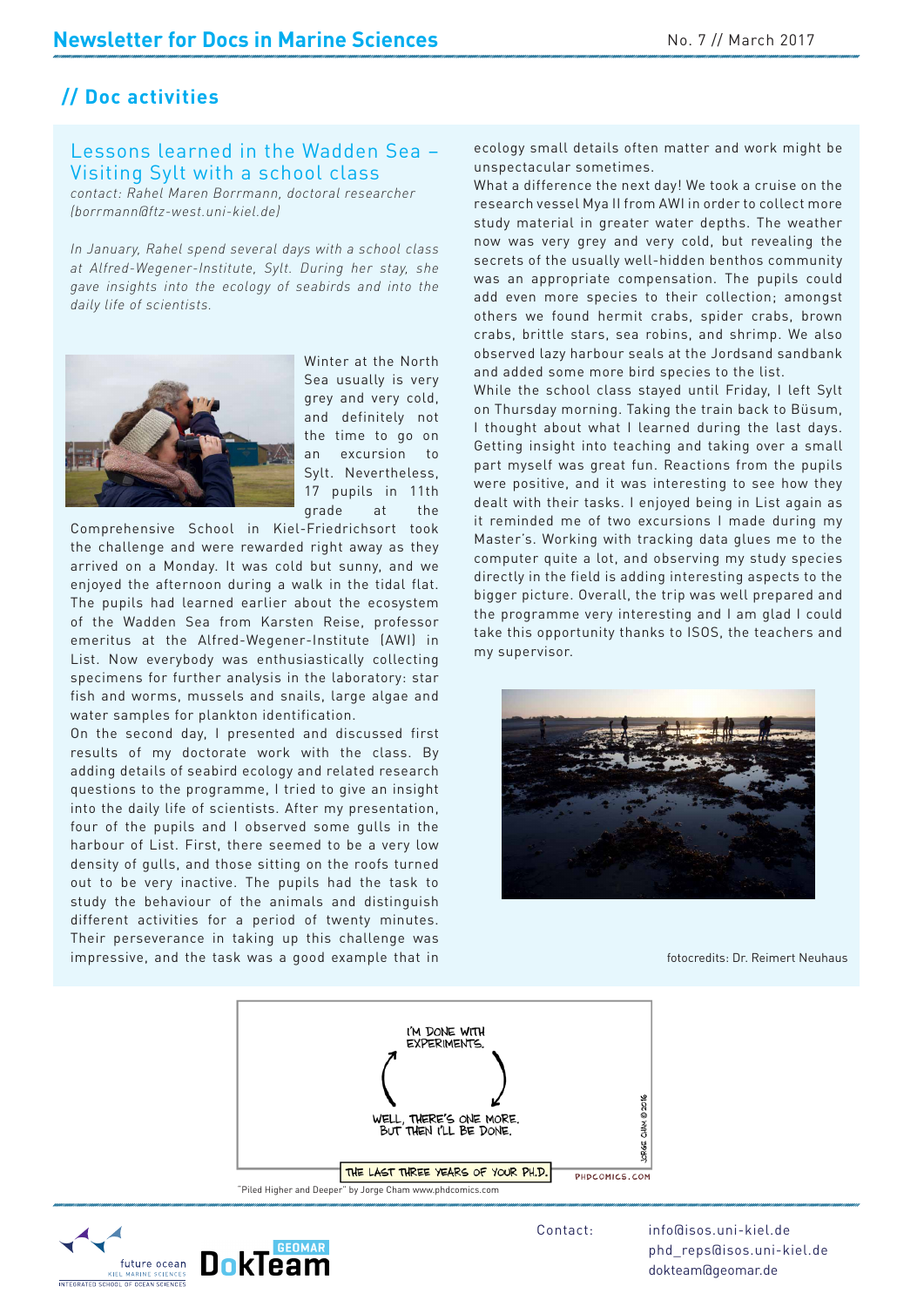#### Jury Activity at the German Youth Science Competetion "Jugend Forscht"

*contact: Tobias Hahn, doctoral researcher (thahn@geomar.de)*

Research is not just a term for us doctoral candidates. As an essential part of our job, we surely know it by heart. But...did you ever wonder when, how and why you got infected? Were you an apple that didn't fall far from the tree, did a (famous) book inspire you or were you once supported by school teachers and challenged in competitions?

"Jugend Forscht" (literal translation: "Youth Researches") is one of these competitions. It actually is the biggest youth science competition for youngsters in Germany and Europe. They can participate alone or in a team (maximum 3 people) in one of seven possible disciplines, e.g. biology, chemistry and physics. Youngsters compete in one of the two age categories, either "Pupils experiment" (4th grade to 14) or "Youth Researches" (15 to 21, or first semester of university). It all starts with an idea. Participants have to eventually write down their findings in a report and present their self-chosen project to a selected jury at regional levels

all over Germany and, if successful against others, later even on the federal contest.

Myself, I'm one of the apples and frequently participated in "Jugend Forscht". Two years ago, the memory recurred and I then felt stimulated to be on the jury side. After some email correspondence I was lucky there was a need for another jury member in chemistry.

Last month, I was voluntarily judging the different projects in chemistry for the second time - together with a teacher holding a doctorate degree. Assessment criteria are transparent and focus particularly on the originality of their own (at best) idea and how participants pursued it, their scientific excellence and presentation.

te an<br>their<br>jury<br>thet This jury activity is a fantastic opportunity and quite an honour: Seeing these motivated youngsters with their cool ideas, pepper them with questions, my own neverending learning process, networking with other jury members and the chance to return my workforce that was once invested in me when I was in their place. And what still fascinates me: Scientific curiosity doesn't know any limits in neither content nor age.

# ACADEMIA



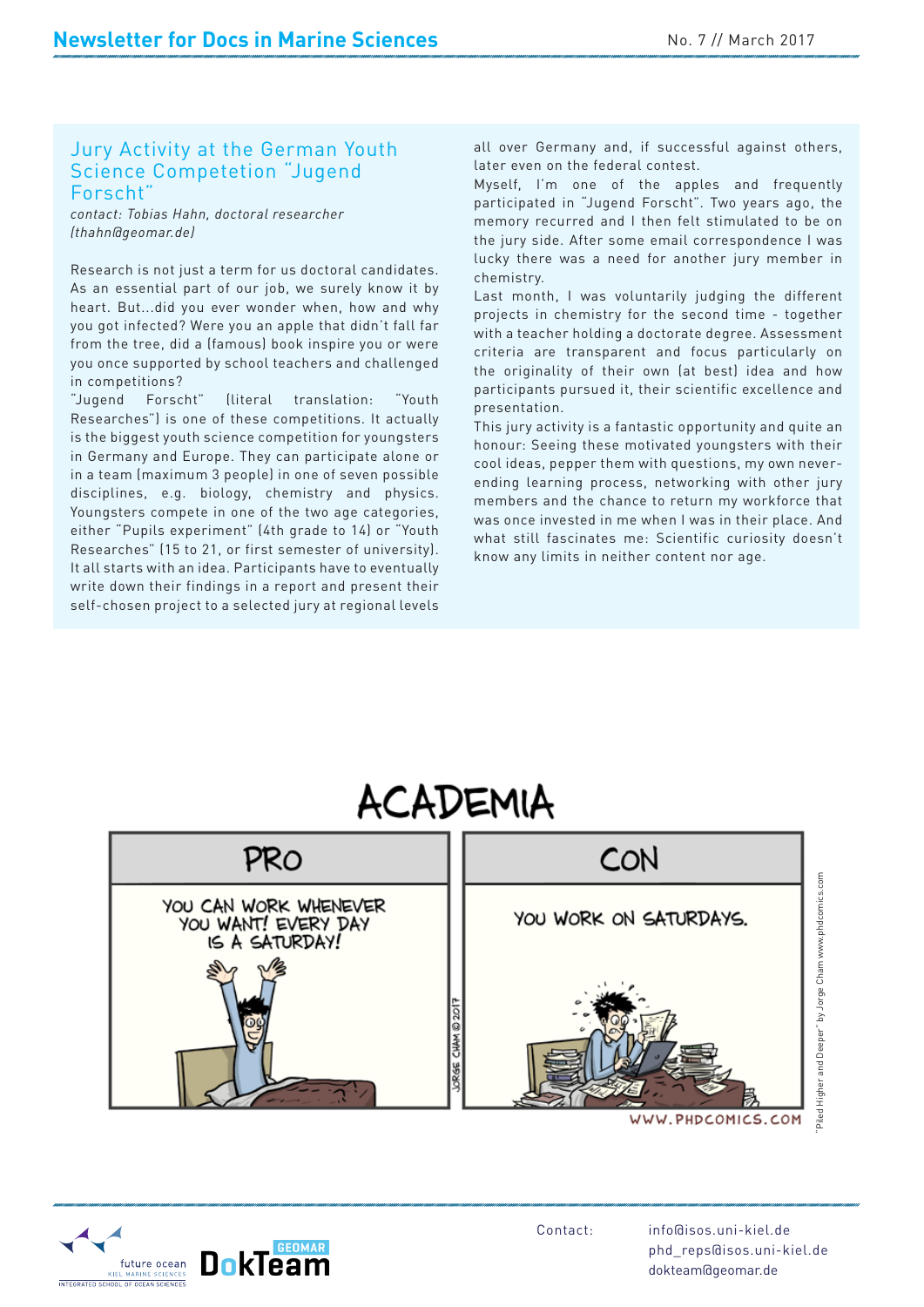## ISOS Miniproposal

*In 2016, Christian Wengel applied for a Miniproposal to go to Australia. Here, he reports about his work on El Niño/Southern Oscillation*

#### An assessment of the Bjerknes Stability Index

*contact: Christian Wengel, doctroal researcher (cwengel@geomar.de)*

The El Niño/Southern Oscillation (ENSO) is the dominant mode of interannual climate variability in the tropics. ENSO is characterized by sea surface temperature anomalies of a few centigrade in the equatorial Pacific and has an environmental and socioeconomic impact on a global scale.

The Bjerknes Stability Index (BJ index) presents a widely used tool for the quantification of coupled atmosphere-ocean feedbacks that produce ENSO. It is a measure of the growth rate of sea surface temperature anomalies. The BJ index is therefore a popular tool to explain different ENSO behaviors among coupled climate models and to assess ENSO stability changes in future climate scenarios. Despite its widespread application, there are also cautionary notes on the usage of the BJ index. In my recent work I found that an overestimation of ENSO amplitude in the Kiel Climate Model, with respect to observations, is counter-intuitively linked to an underestimation of the BJ index. In a similar context, there appears to be an inconsistent relationship between the BJ index and the ENSO amplitude between models. A positive correlation is expected, i.e. a larger BJ index (more unstable conditions) favors increased ENSO amplitude. However, there appears to be no correlation of these two quantities among climate models that participate in the CMIP5.



The Miniproposal offered me the chance to investigate this relationship in more detail in collaboration with Dietmar Dommenget at the Monash University in Melbourne.

I was able to produce some interesting results in this matter. There are indications that it may not be sufficient to use the BJ index alone as a reliable measure of ENSO amplitude, as other parameters play an important role as well. One example is the damping effect of equatorial heat content in the ocean, which is highly linked to ENSO amplitude as well and yet has been left unconsidered in the BJ index framework.

rt in<br>long<br>tific<br>ty to This research stay strongly contributed to my personal development as a doctoral researcher. It presents a great opportunity for extending ones international scientific network. Also, experiencing to be part in another working group during this time comes along with new perspectives on how to deal with scientific questions. I can only recommend this opportunity to everybody.

# Did you know?

- ISOS offers you more scientific courses than "transferable skill"-courses: In 2016, 64% of our courses were assigned to a scientifc category
- 239 participants in total attended ISOS courses in the Wintersemester 2016/17
- In numbers of participants ISOS is the largest graduate school in marine sciences in Germany (>160 active doctoral candiates, >160 active supervisors and >190 Alumni in March 2017)